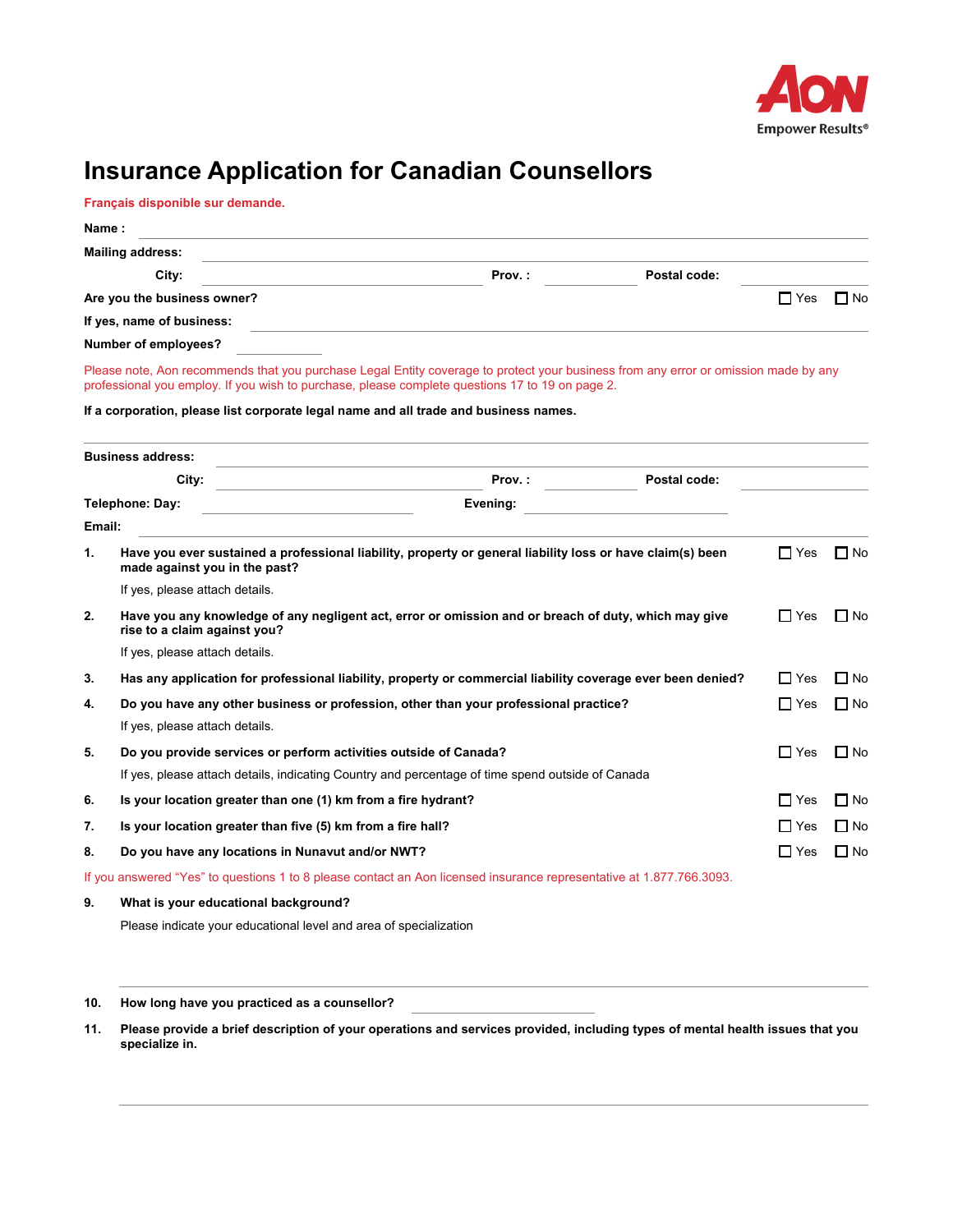| 12. | Do you refer patients to psychiatric institutions?<br>If yes, under which circumstances |                   |                                                                                                              |                |                     |                      | ∐ Yes         | $\Box$ No |
|-----|-----------------------------------------------------------------------------------------|-------------------|--------------------------------------------------------------------------------------------------------------|----------------|---------------------|----------------------|---------------|-----------|
| 13. | Please provide your total gross revenue:                                                |                   | \$                                                                                                           |                |                     |                      |               |           |
|     |                                                                                         |                   |                                                                                                              |                |                     |                      |               |           |
| 14. | Are you a member of any association?                                                    |                   |                                                                                                              |                |                     |                      | $\Box$ Yes    | $\Box$ No |
|     | If yes, please provide the name of the association:                                     |                   |                                                                                                              |                |                     |                      |               |           |
| 15. |                                                                                         |                   | Do you have professional liability coverage with that association?                                           |                |                     |                      | $\Box$ Yes    | $\Box$ No |
|     |                                                                                         |                   | If yes, when was coverage first obtained? (day/month/year)                                                   |                |                     |                      |               |           |
| 16. |                                                                                         |                   | Give particulars of all professional liability insurance held by the applicant for the past three (3) years. |                |                     |                      |               |           |
|     | <b>Type of policy</b>                                                                   |                   |                                                                                                              |                |                     |                      |               |           |
|     | <b>Claims made</b>                                                                      | <b>Occurrence</b> | Policy number                                                                                                | <b>Insurer</b> | <b>Policy limit</b> | <b>Policy period</b> |               |           |
|     | $\Box^*$                                                                                | □                 |                                                                                                              |                |                     |                      |               |           |
|     | $\Box^*$                                                                                | $\Box$            |                                                                                                              |                |                     |                      |               |           |
|     | $\Box^*$                                                                                | □                 |                                                                                                              |                |                     |                      |               |           |
| 17. |                                                                                         |                   | Indicate the number of employees actively engaged in any phase of the applicant's profession or business:    |                |                     |                      |               |           |
|     | Professional:                                                                           |                   | Clerical:                                                                                                    |                | Other:              |                      |               |           |
|     |                                                                                         |                   |                                                                                                              |                |                     |                      |               |           |
| 18. |                                                                                         |                   | Complete the following for any person performing professional activities in applicant's business.            |                |                     |                      |               |           |
|     | (We may request the resumes of each.)                                                   |                   |                                                                                                              |                |                     |                      |               |           |
|     |                                                                                         |                   |                                                                                                              |                |                     | Professional         | Years of      |           |
|     | Name                                                                                    |                   | <b>Duties</b>                                                                                                |                |                     | designation          | experience    |           |
| 19. | If yes, please complete the following.                                                  |                   | Do the applicant's employees carry professional liability insurance?                                         |                |                     |                      | $\Box$ Yes    | ∏ No      |
|     |                                                                                         |                   |                                                                                                              | <b>Limits</b>  |                     |                      |               |           |
|     | Insurance company                                                                       |                   | <b>Policy</b><br>number                                                                                      | Per claim      | Aggregate           | Primary              | <b>Excess</b> |           |
|     |                                                                                         |                   |                                                                                                              | \$             | \$                  | $\Box$               | □             |           |
|     |                                                                                         |                   |                                                                                                              | \$             | \$                  | $\Box$               | □             |           |
|     |                                                                                         |                   |                                                                                                              | \$             | \$                  | □                    | □             |           |

# Coverages Available

**Please indicate your choice from the Rating Chart below. Premium and/or the coverage is not guaranteed until the application has been vetted and agreed by underwriters. All premiums are fully earned and retained.** 

### **Professional Liability and Commercial General Liability**

|                                                                                            |                                                                                            |                                | Professional liability and<br>commercial general liability                     |
|--------------------------------------------------------------------------------------------|--------------------------------------------------------------------------------------------|--------------------------------|--------------------------------------------------------------------------------|
|                                                                                            |                                                                                            | Professional<br>liability only | (for those who contract out their services or bill<br>under a separate entity) |
| Limit (per claim)                                                                          | Aggregate (per term)                                                                       | Premium                        | <b>Premium</b>                                                                 |
| <b>Category A:</b>                                                                         |                                                                                            |                                |                                                                                |
| • Canadian career development practitioners who are members of CCCD's member organizations |                                                                                            |                                |                                                                                |
| $\bullet$                                                                                  | All Canadian counsellors who hold a Masters degree or PhD in Counselling or related field. |                                |                                                                                |
| 1.000.000                                                                                  | 1,000,000                                                                                  | $$80$ $\square$                | $$115$ $\Box$                                                                  |
| 2.000.000                                                                                  | 2,000,000                                                                                  | $$100$ $\Box$                  | $$140$ $\square$                                                               |
| 5.000.000                                                                                  | 5,000,000                                                                                  | $$165$ $\Box$                  | \$235                                                                          |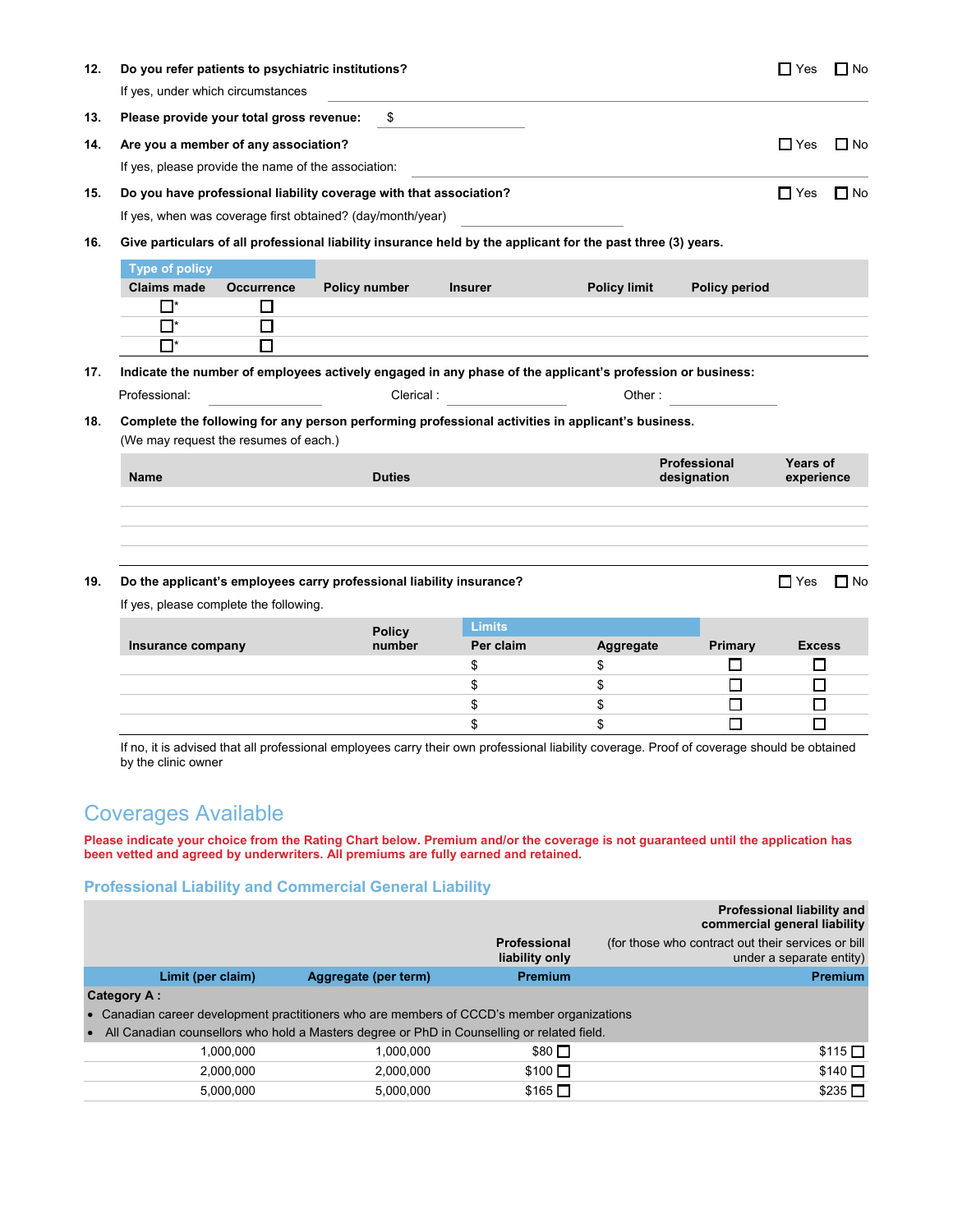**Professional liability and commercial general liability**

|             |                   |                                                                                              | Professional<br>liability only | (for those who contract out their services or bill)<br>under a separate entity) |
|-------------|-------------------|----------------------------------------------------------------------------------------------|--------------------------------|---------------------------------------------------------------------------------|
|             | Limit (per claim) | Aggregate (per term)                                                                         | <b>Premium</b>                 | <b>Premium</b>                                                                  |
| Category B: |                   |                                                                                              |                                |                                                                                 |
|             |                   | • All Canadian Counsellors, who have educational level other than Masters degree             |                                |                                                                                 |
|             |                   | • Students completing Masters degree and working under Supervision of Experienced Counsellor |                                |                                                                                 |
|             |                   | • All other counsellors and career development practitioners                                 |                                |                                                                                 |
|             | 1.000.000         | 1,000,000                                                                                    | $$96$ $\square$                | $$138$ $\square$                                                                |
|             | 2,000,000         | 2,000,000                                                                                    | $$132$ $\Box$                  | $$184$ $\Box$                                                                   |
|             | 5,000,000         | 5,000,000                                                                                    | $$198$ $\square$               | $$282$ $\square$                                                                |
|             |                   |                                                                                              |                                |                                                                                 |

Deductibles: Professional Liability – Nil / Commercial General Liability – \$500

### **Legal entity coverage**

Coverage if your registered business or company is named in a lawsuit..

| <b>Type of business</b> | Legal entity coverage |
|-------------------------|-----------------------|
| Sole owner              | Nil $\Box$            |
| $1 - 2$ employees       | $$50$ $\Pi$           |
| $3-6$ employees         | $$100$ $\Box$         |
| $7 - 10$ employees      | $$150$ $\Pi$          |
| More than 10 employees  | Referral $\Box$       |

Note:

- Legal Entity coverage must be purchased in conjunction with Professional Liability Option or Professional Liability and Commercial General Liability Option
- Limits are shared between applicant and applicant's Legal Entity
- All professional employees are required to secure their own, individual professional liability coverage.

### **Extended reporting period coverage**

This coverage is available upon request. Please contact an Aon licensed insurance representative at 1.877.766.3093.

#### **Property coverage**

|    | <b>Property coverage</b>                                                                                                                                                     | Limit     | Premium | Your selection |  |  |
|----|------------------------------------------------------------------------------------------------------------------------------------------------------------------------------|-----------|---------|----------------|--|--|
|    | Property coverage (only available if commercial liability is purchased, please select one if required)                                                                       |           |         |                |  |  |
|    | Recommended for all practitioners that operate their own office or own professional equipment. Coverage for contents including equipment<br>and stock (no building coverage) |           |         |                |  |  |
|    | Property                                                                                                                                                                     | \$75,000  | \$170   |                |  |  |
| 2. | Property                                                                                                                                                                     | \$125,000 | \$275   |                |  |  |
| 3. | Property                                                                                                                                                                     | \$200,000 | \$440   |                |  |  |
| 4. | Property                                                                                                                                                                     | \$500.000 | \$850   |                |  |  |
| 5. | Property                                                                                                                                                                     | \$750.000 | \$975   |                |  |  |
|    | <b>Crime and business interruption</b> (only available if insured has purchased property coverage)                                                                           |           |         |                |  |  |

**Crime** 

- Employee dishonesty: recommended if you have any employees. Covers loss arising out of employee fidelity.
- Third party extension: covers losses of money due to employees' fraudulent or dishonest act(s) to a third party

#### **Business interruption**

• Insurance coverage that replaces business income lost as a result of an event (insured peril) that interrupts the operations of your

|    | business                                                        |                                 |      |  |  |  |
|----|-----------------------------------------------------------------|---------------------------------|------|--|--|--|
|    | Crime                                                           | \$25,000<br>Employee dishonesty | \$50 |  |  |  |
| ۷. | Third party extension                                           | \$10,000                        | \$50 |  |  |  |
| 3. | Business interruption - Profits form<br>including extra expense | \$250,000                       | \$50 |  |  |  |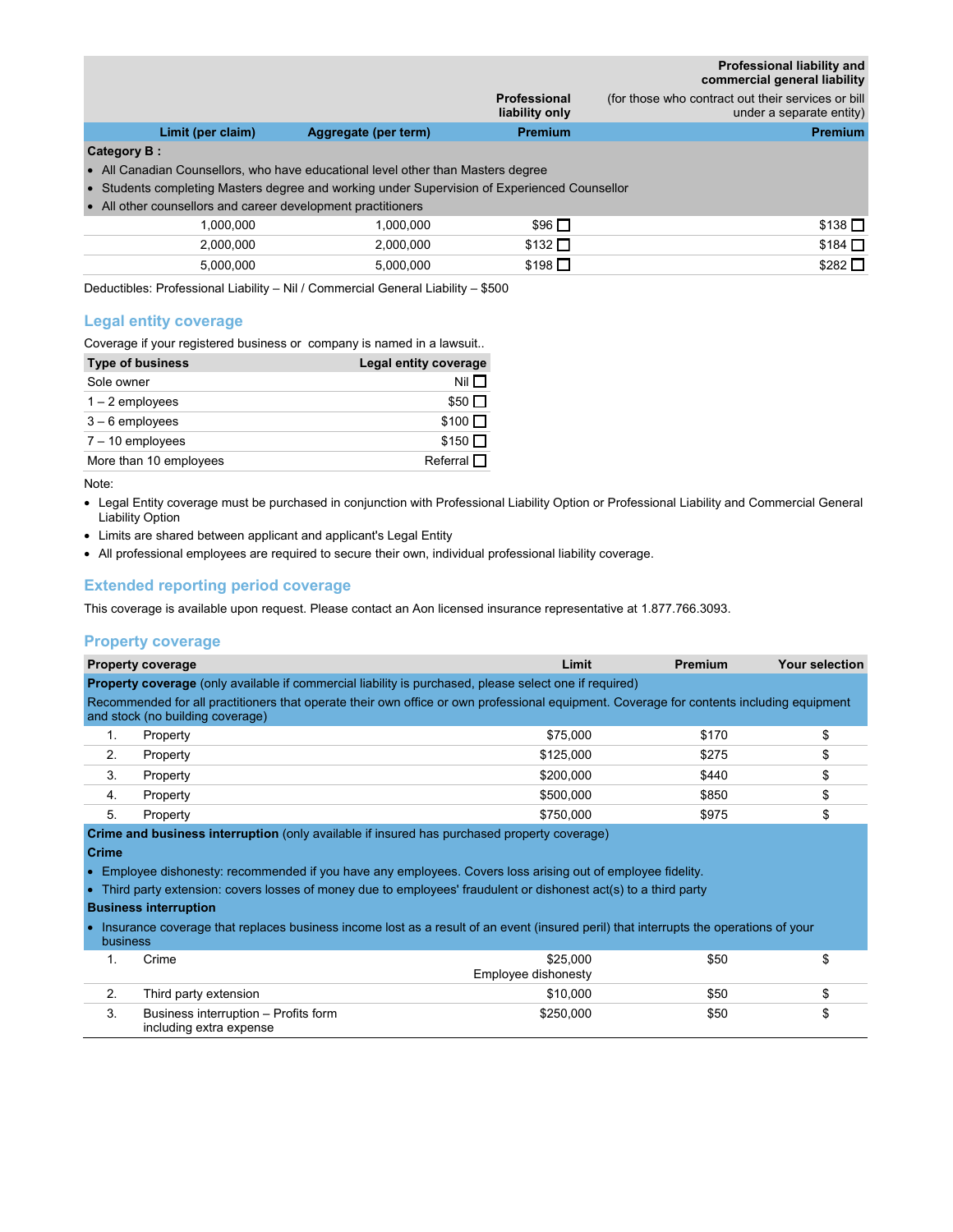# Payment information

**The following provinces are subject to provincial sales tax:**  Ontario residents add 8% sales tax Québec residents add 9% sales tax Manitoba residents add 8% sales tax **All other provinces are exempt. GST is not applicable to insurance premiums. All cheques payable to Aon Reed Stenhouse Inc., or complete credit card authorization below. Credit card information may be forwarded to our office by the following methods: fax, email or by mail. Sub-total \$ Tax \$ Total enclosed \$** 

### **Authorization for credit card charge**

| VISA or M/C account no.: | <b>Expiry date:</b> |
|--------------------------|---------------------|
| Cardholder name:         | Signature:          |

Please mail, fax or email all completed applications to the appropriate address or number shown below.

### Aon Risk Solutions

Dept. 700200, P.O. Box 3309, MIP, Markham, ON L3R 6G6 Toll-free: 1.877.766.3093 | Fax: 1.877.766.9075 Email: aha@aon.ca

### **Declarations, warranty, privacy and consent**

The Applicant(s) (collectively, the "Applicant") confirms that he/she wishes to use Aon's services and consents to Aon's collection, use and disclosure of any personal information required for the following purposes:

- To determine eligibility and process applications for insurance products and to provide information and services as requested
- To understand and assess ongoing needs and offer products and services to meet those needs
- For communication, service, billing and administration purposes
- For claims administration and data analysis
- To comply with legal, audit, security and regulatory requirements
- To verify the personal information provided.

The Applicant authorizes Aon to collect and/or disclose the Applicant's personal information from/to third parties such as insurance companies, other brokers, adjusters, agencies, motor vehicle/driver licensing authorities and others as may be required for the above purposes. If the Applicant is providing any additional insured personal information, the Applicant warrants having obtained the prior written consent from each additional insured for the collection, use and disclosure of their personal information as set out herein. The client acknowledges that in providing the requested services, Aon may need to utilize its affiliates and/or third service providers who may be located inside or outside of Canada and therefore personal information may be subject to the laws of that jurisdiction. The Applicant acknowledges that he/she may withdraw a previously given consent for one or more purposes at any time, by contacting Aon's Privacy Officer in writing and understands that such withdrawal may result in Aon's inability to provide the services requested. The Applicant acknowledges that this Consent remains in force until withdrawn by the Applicant in whole or in part, regardless of any other consents the Applicant may sign authorizing the collection, use or disclosure of personal information. Aon's Privacy Policy and Privacy Officer contact information is available at http://www.aon.com/canada/about-aon/privacy.jsp or by calling any Aon office in Canada.

| Print name of applicant        | <b>Position:</b> |  |
|--------------------------------|------------------|--|
| <b>Signature of applicant:</b> | Date:            |  |

**Please note: coverage cannot be bound unless this application has been fully completed and duly signed and dated. Furthermore, potential inception date of coverage will be the date the application has been vetted and agreed by underwriters.** 

## **Note**

Contents at your premises include Equipment, Stock and Improvements & Betterments that you have made to your leased premises. This policy is subject to a 90% co-insurance clause so please ensure that you have adequate limits to reflect the full replacement cost value of your contents, equipment, stock and all improvements and betterments or it will affect the amount paid to you if you have a claim.